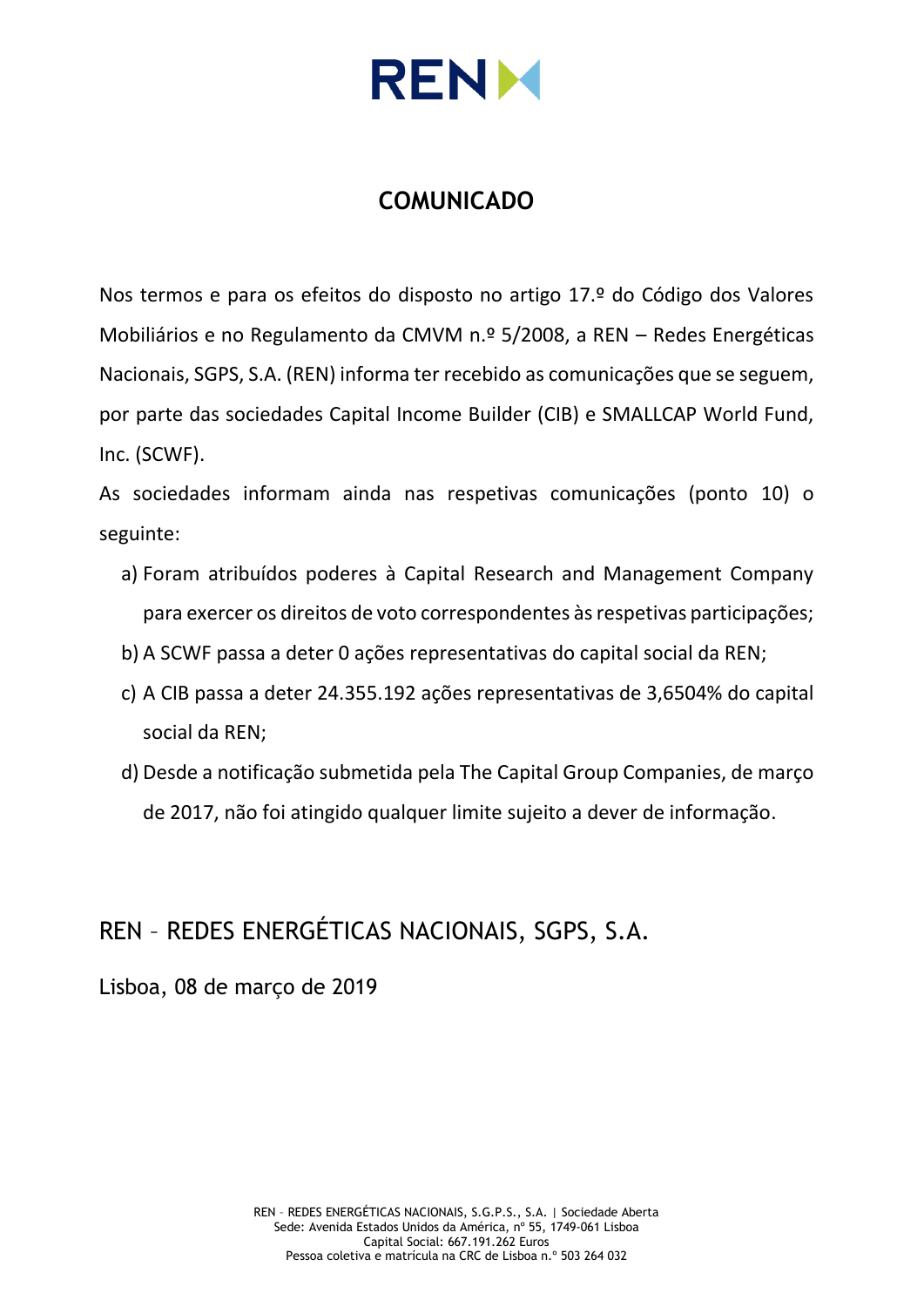

Date:22 October 2015 ESMA/2015/1597

## **Standard form for notification of major holdings**

### **NOTIFICATION OF MAJOR HOLDINGS** (to be sent to the relevant issuer and to the competent authority)<sup>i</sup>

**1. Identity of the issuer or the underlying issuer of existing shares to which voting rights are attached**ii**:**

REN - Redes Energeticas Nacionais SGPS S.A.

**2. Reason for the notification** (please tick the appropriate box or boxes):

[X] An acquisition or disposal of voting rights

[] An acquisition or disposal of financial instruments

[] An event changing the breakdown of voting rights

[] Other (please specify)":

**3. Details of person subject to the notification obligation**iv **:**

Name:

Capital Income Builder ("CIB")

City and country of registered office (if applicable): Irvine, California, U.S.A.

**4. Full name of shareholder(s)** (if different from 3.)<sup>v</sup> :

**5. Date on which the threshold was crossed or reached**vi**:** 25 February 2019

### **6. Total positions of person(s) subject to the notification obligation:**

|                                                                                    | % of voting rights at-<br>tached to shares (to-<br>tal of $7.A$ ) | % of voting rights<br>through financial instru-<br>ments<br>(total of $7.B.1 + 7.B.2$ ) | Total of both in %<br>$(7.A + 7.B)$ | Total number of<br>voting rights of is-<br><b>suer</b> <sup>vii</sup> |
|------------------------------------------------------------------------------------|-------------------------------------------------------------------|-----------------------------------------------------------------------------------------|-------------------------------------|-----------------------------------------------------------------------|
| Resulting situation<br>on the date on which<br>threshold was<br>crossed or reached | 3.6504%<br>(see section 10)                                       | $0\%$                                                                                   | 3.6504%<br>(see section 10)         | 667,191,262                                                           |
| Position of previous<br>notification (if appli-<br>cable)                          | Below 2%                                                          | 0%                                                                                      | Below 2%                            |                                                                       |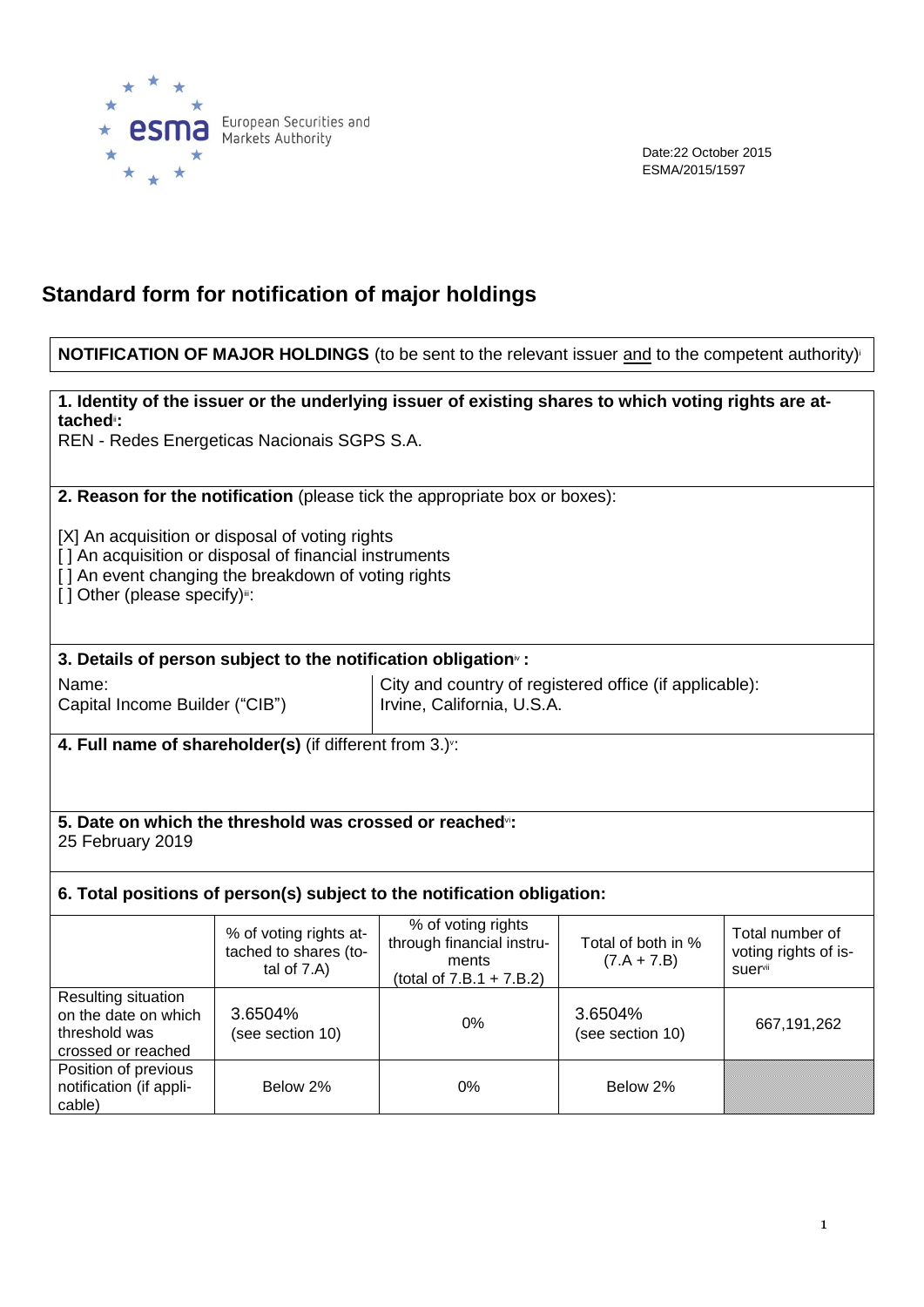

## **7. Notified details of the resulting situation on the date on which the threshold was crossed or reached**viii**:**

## **A: Voting rights attached to shares**

| Class/type of<br>shares<br>ISIN code (if possi-<br>ble) | Number of voting rightsix                            |                                                         | % of voting rights                                   |                                                         |
|---------------------------------------------------------|------------------------------------------------------|---------------------------------------------------------|------------------------------------------------------|---------------------------------------------------------|
|                                                         | <b>Direct</b><br>(Art 9 of Directive<br>2004/109/EC) | <b>Indirect</b><br>(Art 10 of Directive<br>2004/109/EC) | <b>Direct</b><br>(Art 9 of Directive<br>2004/109/EC) | <b>Indirect</b><br>(Art 10 of Directive<br>2004/109/EC) |
| <b>Ordinary Shares</b>                                  | 24,355,192                                           |                                                         | 3.6504%                                              |                                                         |
| (PTREL0AM0008)                                          |                                                      |                                                         | (see section 10)                                     |                                                         |
|                                                         |                                                      |                                                         |                                                      |                                                         |
|                                                         |                                                      |                                                         |                                                      |                                                         |
| <b>SUBTOTAL A</b>                                       | 24,355,192                                           |                                                         | 3.6504%                                              |                                                         |
|                                                         |                                                      |                                                         | (see section 10)                                     |                                                         |

| B 1: Financial Instruments according to Art. 13(1)(a) of Directive 2004/109/EC |                                      |                                         |                                                                                                          |                    |  |  |
|--------------------------------------------------------------------------------|--------------------------------------|-----------------------------------------|----------------------------------------------------------------------------------------------------------|--------------------|--|--|
| Type of financial in-<br>strument                                              | <b>Expiration</b><br>$date^{\times}$ | Exercise/<br><b>Conversion Periodxi</b> | <b>Number of voting rights</b><br>that may be acquired if<br>the instrument is exer-<br>cised/converted. | % of voting rights |  |  |
| Not applicable                                                                 |                                      |                                         |                                                                                                          |                    |  |  |
|                                                                                |                                      |                                         |                                                                                                          |                    |  |  |
|                                                                                |                                      |                                         |                                                                                                          |                    |  |  |
|                                                                                |                                      | <b>SUBTOTAL B.1</b>                     |                                                                                                          |                    |  |  |

| B 2: Financial Instruments with similar economic effect according to Art. 13(1)(b) of Directive<br>2004/109/EC                                                                                                                   |  |  |                     |  |  |  |
|----------------------------------------------------------------------------------------------------------------------------------------------------------------------------------------------------------------------------------|--|--|---------------------|--|--|--|
| Exercise/<br><b>Type of financial</b><br><b>Expiration</b><br><b>Physical or cash</b><br>Number of<br><b>Conversion Pe-</b><br>% of voting rights<br><b>settlement</b> xii<br>voting rights<br>instrument<br>$date^x$<br>riod ×i |  |  |                     |  |  |  |
| Not applicable                                                                                                                                                                                                                   |  |  |                     |  |  |  |
|                                                                                                                                                                                                                                  |  |  | <b>SUBTOTAL B.2</b> |  |  |  |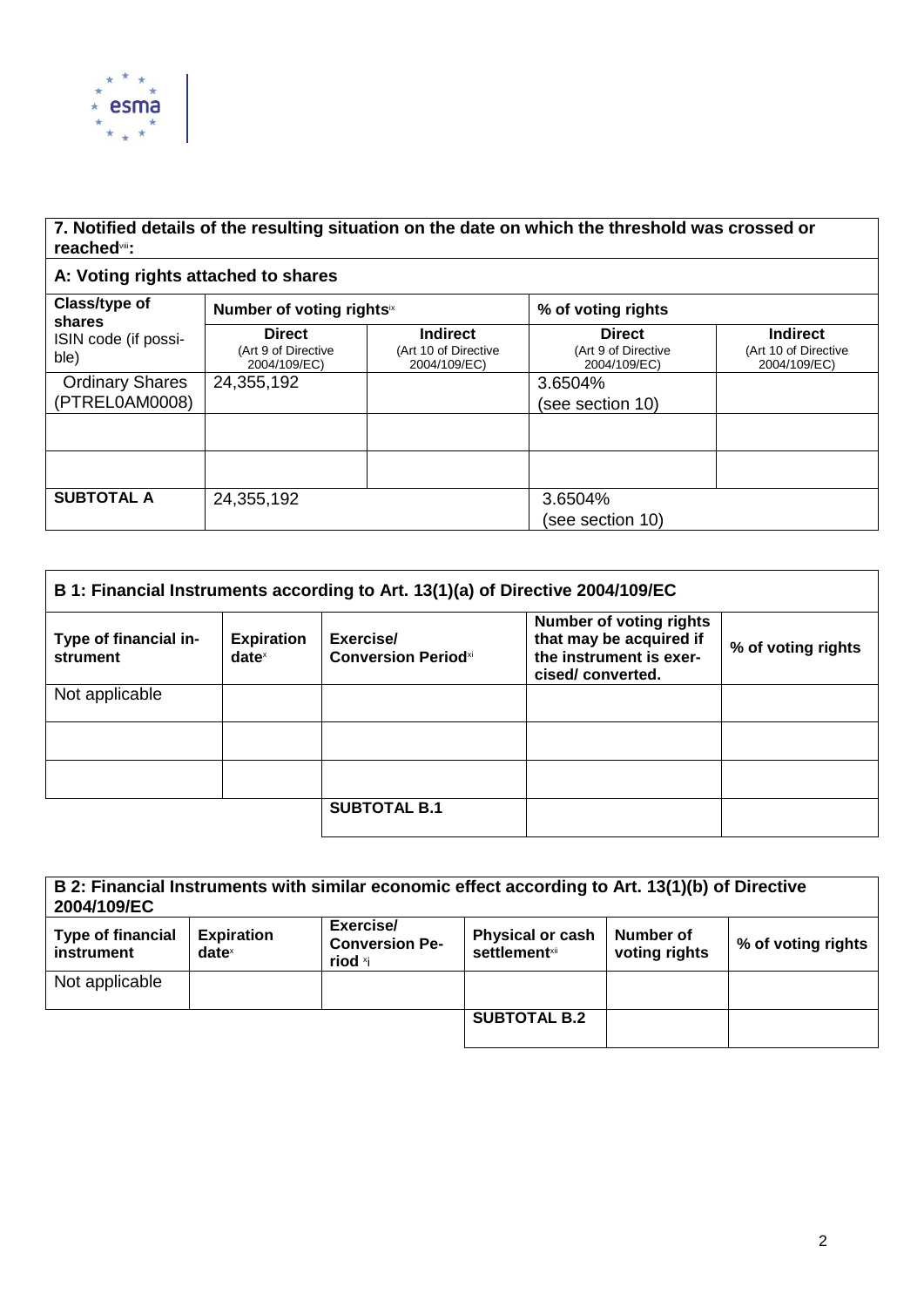

**8. Information in relation to the person subject to the notification obligation** (please tick the applicable box)**:**

**[X] Person subject to the notification obligation is not controlled by any natural person or legal entity and does not control any other undertaking(s) holding directly or indirectly an interest in the (underlying) issuer.** xiii

**[ ] Full chain of controlled undertakings through which the voting rights and/or the financial instruments are effectively held starting with the ultimate controlling natural person or legal entity**xiv**:**

| Name <sup>xv</sup>            | % of voting rights if it<br>equals or is higher<br>than the notifiable<br>threshold | % of voting rights<br>through financial in-<br>struments if it equals<br>or is higher than the<br>notifiable threshold | Total of both if it<br>equals or is higher<br>than the notifiable<br>threshold |
|-------------------------------|-------------------------------------------------------------------------------------|------------------------------------------------------------------------------------------------------------------------|--------------------------------------------------------------------------------|
| <b>Capital Income Builder</b> | 3.6504%                                                                             |                                                                                                                        | 3.6504%                                                                        |
| ("CIB")                       | (see section 10)                                                                    |                                                                                                                        | (see section 10)                                                               |
|                               |                                                                                     |                                                                                                                        |                                                                                |
|                               |                                                                                     |                                                                                                                        |                                                                                |

**9. In case of proxy voting: [***name of the proxy holder***] will cease to hold [% and** *number***] voting rights as of [***date***]**

#### **10. Additional information**xvi**:**

CIB is a mutual fund registered in the United States under the Investment Company Act of 1940. CIB is the legal owner of shares in REN - Redes Energeticas Nacionais SGPS S.A..

CIB has granted proxy voting authority to Capital Research and Management Company, its investment adviser.

CIB holds 24,355,192 shares (3.6504% of outstanding voting shares).

Please note that since the notification submitted on behalf of The Capital Group Companies, Inc., disclosing holdings as of 24 March 2017, no reportable threshold has been crossed.

Done at Los Angeles, California, U.S.A. on 7 March 2019.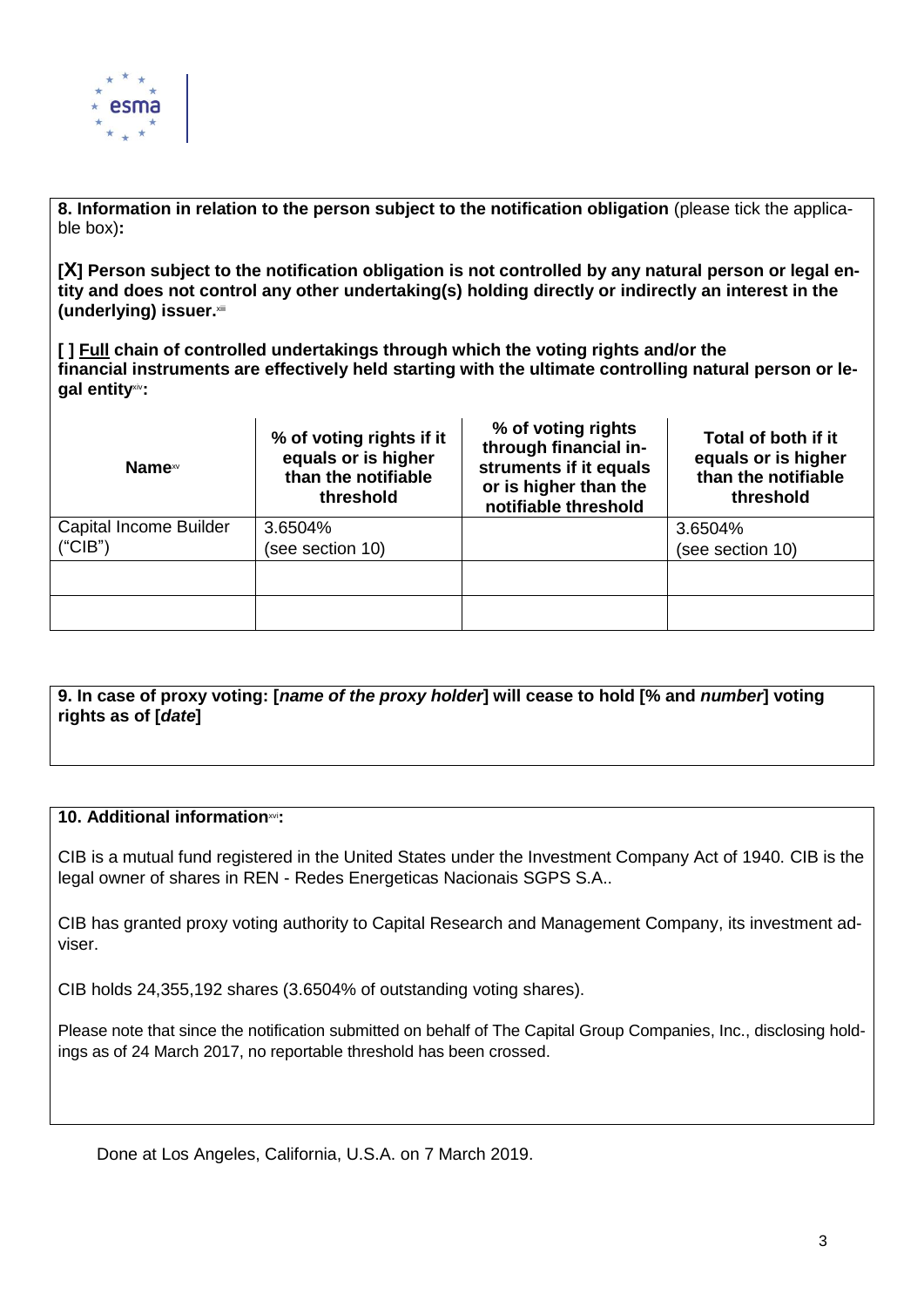

Г

Date:22 October 2015 ESMA/2015/1597

# **Standard form for notification of major holdings**

| <b>NOTIFICATION OF MAJOR HOLDINGS</b> (to be sent to the relevant issuer and to the competent authority) <sup>®</sup>                                                                           |                                                                      |                                                                                                      |                                     |                                                              |  |  |  |  |
|-------------------------------------------------------------------------------------------------------------------------------------------------------------------------------------------------|----------------------------------------------------------------------|------------------------------------------------------------------------------------------------------|-------------------------------------|--------------------------------------------------------------|--|--|--|--|
|                                                                                                                                                                                                 |                                                                      |                                                                                                      |                                     |                                                              |  |  |  |  |
| tached <sup>®</sup> : Ren-Redes Energeticas Nacionais, SGPS, S.A.                                                                                                                               |                                                                      | 1. Identity of the issuer or the underlying issuer of existing shares to which voting rights are at- |                                     |                                                              |  |  |  |  |
|                                                                                                                                                                                                 |                                                                      | 2. Reason for the notification (please tick the appropriate box or boxes):                           |                                     |                                                              |  |  |  |  |
| [X] An acquisition or disposal of voting rights<br>[] An acquisition or disposal of financial instruments<br>[] An event changing the breakdown of voting rights<br>[] Other (please specify)": |                                                                      |                                                                                                      |                                     |                                                              |  |  |  |  |
| 3. Details of person subject to the notification obligation <sup>®</sup> :                                                                                                                      |                                                                      |                                                                                                      |                                     |                                                              |  |  |  |  |
| Name: SMALLCAP World Fund, Inc.<br>("SCWF")                                                                                                                                                     |                                                                      | City and country of registered office (if applicable): Irvine,<br>California, U.S.A                  |                                     |                                                              |  |  |  |  |
|                                                                                                                                                                                                 | 4. Full name of shareholder(s) (if different from 3.) <sup>v</sup> : |                                                                                                      |                                     |                                                              |  |  |  |  |
|                                                                                                                                                                                                 |                                                                      | 5. Date on which the threshold was crossed or reached <sup>®</sup> : 25 February 2019                |                                     |                                                              |  |  |  |  |
|                                                                                                                                                                                                 |                                                                      | 6. Total positions of person(s) subject to the notification obligation:                              |                                     |                                                              |  |  |  |  |
|                                                                                                                                                                                                 | % of voting rights<br>attached to shares<br>(total of 7.A)           | % of voting rights<br>through financial in-<br>struments<br>(total of $7.B.1 + 7.B.2$ )              | Total of both in %<br>$(7.A + 7.B)$ | Total number of<br>voting rights of<br>issuer <sup>vii</sup> |  |  |  |  |
| Resulting situation on<br>0.0000%<br>0.0000%<br>the date on which<br>0.0000%<br>667,191,262<br>(see section 10)<br>(see section 10)<br>threshold was crossed<br>or reached                      |                                                                      |                                                                                                      |                                     |                                                              |  |  |  |  |
| Position of previous<br>notification (if appli-<br>cable)                                                                                                                                       | 2.6404%                                                              | 0.0000%<br>2.6404%                                                                                   |                                     |                                                              |  |  |  |  |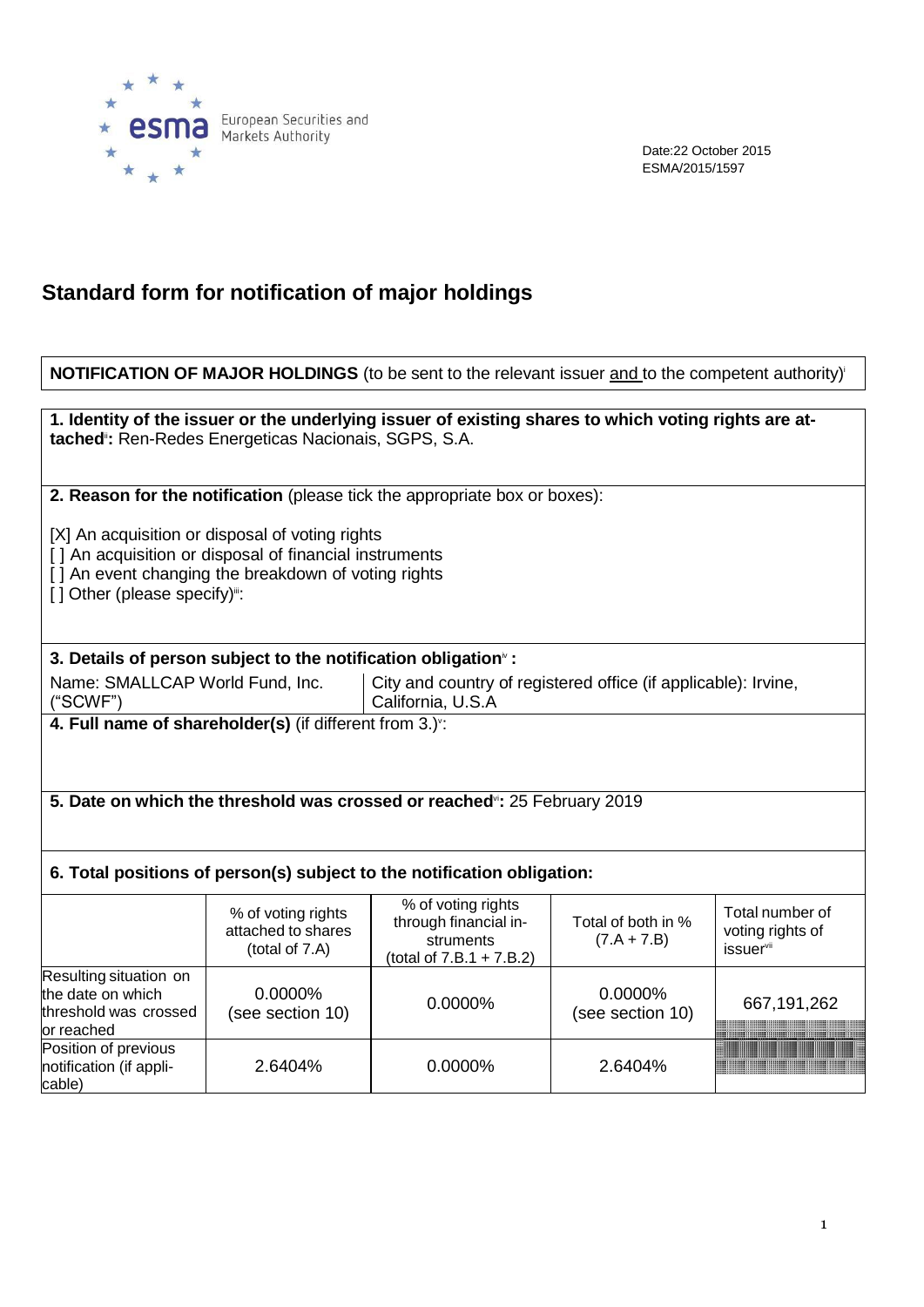

## **7. Notified details of the resulting situation on the date on which the threshold was crossed or reached**viii**:**

## **A: Voting rights attached to shares**

| Class/type of<br>shares<br>ISIN code (if possi-<br>ble) | Number of voting rights <sup>ix</sup>                |                                                         | % of voting rights                                   |                                                         |
|---------------------------------------------------------|------------------------------------------------------|---------------------------------------------------------|------------------------------------------------------|---------------------------------------------------------|
|                                                         | <b>Direct</b><br>(Art 9 of Directive<br>2004/109/EC) | <b>Indirect</b><br>(Art 10 of Directive<br>2004/109/EC) | <b>Direct</b><br>(Art 9 of Directive<br>2004/109/EC) | <b>Indirect</b><br>(Art 10 of Directive<br>2004/109/EC) |
| <b>Ordinary Shares</b><br>(PTREL0AM0008)                | 0                                                    |                                                         | $0.0000\%$<br>(see section 10)                       |                                                         |
|                                                         |                                                      |                                                         |                                                      |                                                         |
| <b>SUBTOTAL A</b>                                       | 0                                                    |                                                         | 0.0000%<br>(see section 10)                          |                                                         |

| B 1: Financial Instruments according to Art. 13(1)(a) of Directive 2004/109/EC |                               |                                                     |                                                                                                          |                    |  |
|--------------------------------------------------------------------------------|-------------------------------|-----------------------------------------------------|----------------------------------------------------------------------------------------------------------|--------------------|--|
| <b>Type of financial</b><br>instrument                                         | <b>Expiration</b><br>$date^x$ | Exercise/<br><b>Conversion Period</b> <sup>xi</sup> | <b>Number of voting rights</b><br>that may be acquired if<br>the instrument is exer-<br>cised/converted. | % of voting rights |  |
| Not applicable                                                                 |                               |                                                     |                                                                                                          |                    |  |
|                                                                                |                               |                                                     |                                                                                                          |                    |  |
|                                                                                |                               |                                                     |                                                                                                          |                    |  |
|                                                                                |                               | <b>SUBTOTAL B.1</b>                                 |                                                                                                          |                    |  |

| B 2: Financial Instruments with similar economic effect according to Art. 13(1)(b) of Directive<br>2004/109/EC                                                                                                                        |  |  |                     |  |                    |
|---------------------------------------------------------------------------------------------------------------------------------------------------------------------------------------------------------------------------------------|--|--|---------------------|--|--------------------|
| Exercise/<br><b>Physical or cash</b><br><b>Type of financial</b><br><b>Expiration</b><br>Number of<br><b>Conversion</b><br>settlement <sup>xii</sup><br>voting rights<br>instrument<br>$date^{\scriptscriptstyle\times}$<br>Period *i |  |  |                     |  | % of voting rights |
| Not applicable                                                                                                                                                                                                                        |  |  |                     |  |                    |
|                                                                                                                                                                                                                                       |  |  | <b>SUBTOTAL B.2</b> |  |                    |